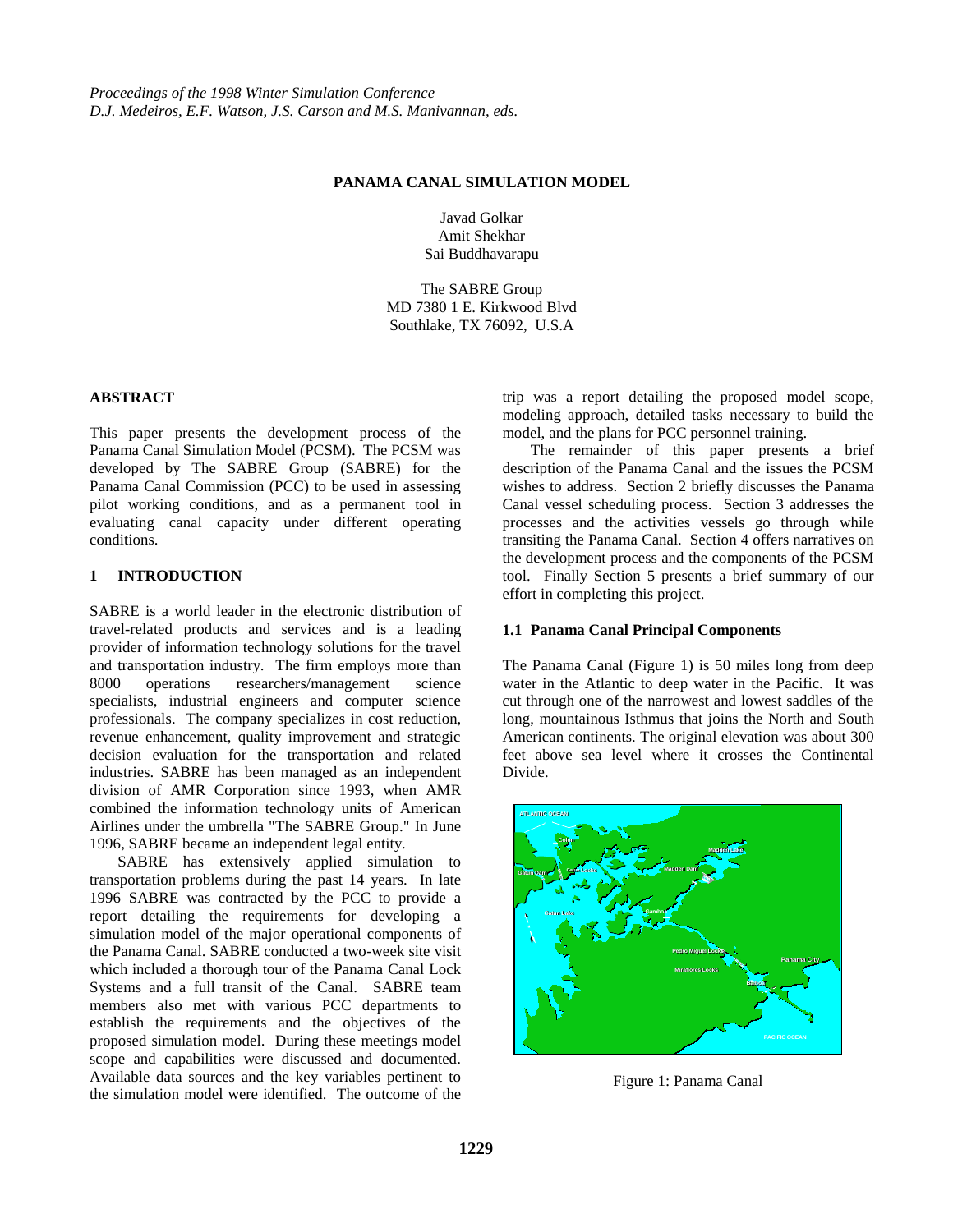The Canal runs from northwest to southeast with the Atlantic entrance being 33.5 miles north and 27 miles west of the Pacific entrance. The air distance between the two entrances is 43 miles. It requires about eight to ten hours for an average ship to transit the Canal. The Canal's principal physical features are (see Figure 2):

- Port of Cristobal on the Atlantic side
- Gatun Locks
- Gatun Lake
- Gaillard Cut
- Pedro Miguel Locks
- Miraflores Lake
- Miraflores Locks
- The port of Balboa on the Pacific side





**Gatun Locks:** Gatun Locks are situated on the Atlantic side of the Panama Canal. A ship transiting southbound, must first go through the Gatun Locks. At Gatun Locks the southbound vessels are raised 85 feet via three separate chambers laid out in series. While the vessel is in a chamber, water between this chamber and the chamber next in the transit sequence is equalized. The gates separating the two chambers are opened and the vessel moves into the next chamber and eventually completes its transit of the lock system. The entire length of Gatun Locks is approximately 1.2 miles.

Note that each lock system is comprised of two adjacent and parallel lanes (east and west). Vessel lockages are scheduled through either of the two lanes.

**Gatun Lake:** After a southbound vessel clears the Gatun Locks, it enters the Gatun Lake. Gatun Lake, through which the ship travels for 23.5 miles from Gatun Locks to the north end of Gaillard Cut, covers an area of 163 square miles. Gatun Lake was formed by the construction of Gatun Dam across the Chagres River adjacent to Gatun Locks.

**Gaillard Cut:** The Gaillard Cut is a narrow channel carved through rocks and gravel for most of its 8.5 miles distance. The Gaillard Cut channel has a minimum width of about 500 feet. This permits unrestricted two-way traffic for about 50% of all ships using the Canal.

Presently, the Cut is being widened to accommodate further unrestricted two-way traffic.

Pedro Miguel Locks: Southbound ships enter Pedro Miguel Locks (Figure 3) at the south end of the Gaillard Cut. Here a southbound ship is lowered 31 feet in one step to Miraflores Lake. The length of Pedro Miguel Locks is approximately 0.83 miles.

**Miraflores Lake:** Miraflores Lake is an artificial body of water one mile wide that separates the Pedro Miguel and the Miraflores Locks Systems. After clearing the Pedro Miguel Locks, southbound vessels transit through the Miraflores Lake on their way to the Miraflores Locks.

**Miraflores Locks:** Southbound vessels are lowered the remaining 54 feet in two steps to sea level at Miraflores Locks (Figure 3), which is slightly over one mile in length. Due to the extreme tidal variations on the Pacific side the miter gates at Miraflores Locks are the tallest of any in the system. The difference between the low tide and the high tide on the Pacific side can be as much as 21 feet (on the Atlantic side the maximum tidal variation is only about 3 feet). Upon clearing the Miraflores Locks, the vessel enters the Pacific Channel and transits for about 3.5 miles to the Pacific Ocean.

Note that northbound vessels go through a similar process but in the reverse order.



Figure 3: MF and PM Locks

### **1.2 Pilot Issues**

The PCC employs around 240 pilots who are responsible for navigating vessels through the Canal. The working conditions of these pilots are regulated and monitored based on agreements between the PCC and the PC Pilots' Union, and other federal guidelines in effect at the Panama Canal.

The number of pilots required to transit a vessel is dependent on vessel dimensions and other vessel characteristics. In addition, the pilot scheduled workday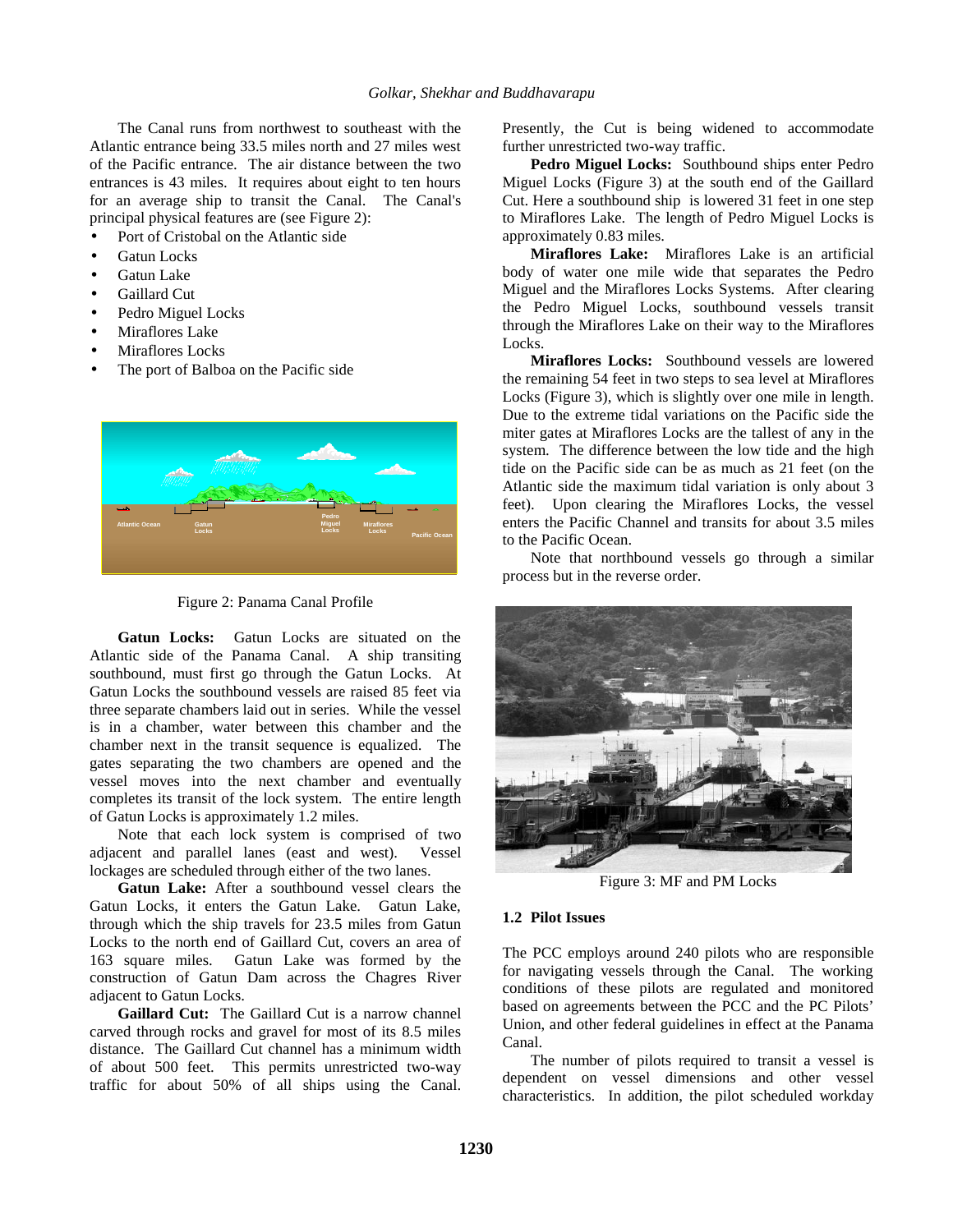can not exceed the recommended guidelines in place at the Panama Canal. Some vessel transits will take more than these set limits. Hence, for such vessel transits more than one set of pilots may have to be assigned. Therefore, any change in the operational policy will have an impact on the availability and the working conditions of these pilots. Furthermore, pilot retirement in the next couple of years is a significant factor affecting the required pilot force for effective operation of the Canal. The PCC had expressed the need to evaluate the impact of these changes and events on pilot working conditions and pilot availability. The PCSM has provided the PCC with a tool to analyze Canal operations under various pilot work force and pilot working condition scenarios.

# **1.3 Capacity Issues**

The PCC also believes that by implementing some modifications and operational policy changes it may be able to increase the effective capacity of the Canal. The PCC desires to investigate the impact of implementing Canal improvement measures such as widening the Gaillard Cut and procurement of new equipment on Canal performance. In addition, the PCC feels that the impact of scheduled events such as lane outages, and increases in future traffic through the Panama Canal on the Canal capacity needs to be quantified.

The PCSM has provided the PCC with a functional easy-to-use tool that accurately emulates the Canal operations under these various operating scenarios. The PCSM tool allows the PCC to evaluate the impact of time delays encountered during transits and their associated rippling effects, the impact of other critical supporting resources on the operations of the Panama Canal, and provide a wide range of "what-if" analyses flexibility.

### **2 VESSEL SCHEDULING PROCESS**

Through their agents in Panama, vessels transiting the Panama Canal inform the PCC of their Estimated Time of Arrival (ETA) and other information pertinent for transit. The PCC maintains a database of all the vessels that transit the Canal. The information provided by the agent is used to extract other vessel characteristic data from this database. A vessel record is subsequently added to the list of vessels to be scheduled for transit.

The list of vessels scheduled to transit is manually prepared on a daily basis at Marine Traffic Control (MTC). The Transit Scheduler studies the list of vessels that have declared their readiness to transit during a given day. Based on established procedures, he sequences and schedules as many vessels during the day as possible.

After the vessel schedule has been developed, this list is passed on to the Pilot Job Software to create the required number of pilot jobs for the day. A "pilot job" is defined as one contiguous activity in which a pilot engages. Each time a pilot job is created a pilot is assigned to that pilot job. A pilot may perform more than one pilot job during any given day. After the jobs are created, a Transit Operations Officer (TOO) using the list of available pilots for the day matches or "assigns" pilots to these jobs with specified Duty Times. The daily list of available pilots is developed through the Pilot Rotation program maintained by the Pilot's Division of the PCC. This is a Clipper based computer program that tracks and monitors the available pilot work force and updates their records as these pilots complete assignments, return from vacations, sick leave, etc.

# **3 VESSEL TRANSITING PROCESS**

Pilots are scheduled to report for duty at their assigned duty times to one of two Reporting Stations. One station is utilized by the pilots residing on the Pacific side, and the other is utilized by the pilots residing on the Atlantic side.

After a pilot arrives at his Reporting Station, he is transported to his assigned vessel by a watercraft. Once the vessel is determined to be seaworthy, the pilot will get the vessel "Underway" to arrive at the vessel's scheduled arrival time to the first set of locks.

The following narrative describes the events that a northbound vessel will go through in chronological order. The southbound vessels go through similar events but in the reverse order. To better understand the subject discussed in this paper, we present the following definitions :

- Linehandlers PCC employees that board vessels to assist the vessel in the Locks by tying and untying locomotive wires, tugboat lines, and vessel hawsers. They also assist vessels during tie up operations at Paraiso and Miraflores tie-up stations.
- Locomotives Are equipment used in the Locks to maintain proper vessel positioning in the center of the Locks' chambers and prevent the vessels from colliding with the chamber walls.
- Tugboats  $-$  Are watercraft used to safely guide and properly align vessels into the Locks, at tie-up stations, moorings, and through the Gaillard Cut.
- Miter gates  $-$  Are components of the lock systems separating two adjacent chambers. These gates are closed to allow water equalization between adjacent chambers and are opened after water equalization to allow vessel movements between adjacent chambers.
- Launches Are watercrafts that transport pilots, linehandlers, and other PCC officials to and from vessels.
- Culverts  $A$  culvert is a pipe 18 feet in diameter that allows water to be filled into or spilled out of the Locks chambers.

As a northbound vessel enters the Pacific Channel and crosses under the Bridge of the Americas, linehandlers and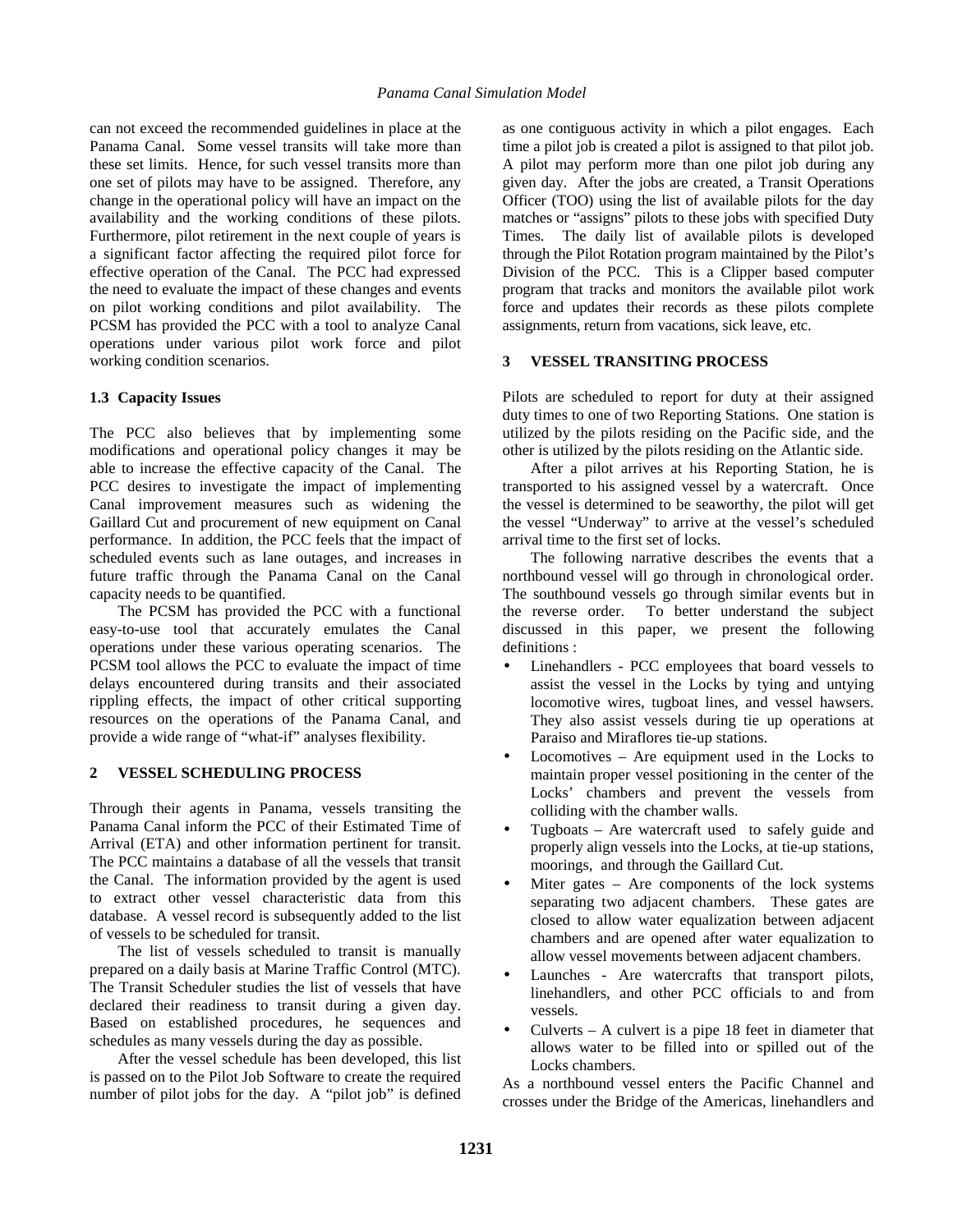additional pilots are transported to the vessel. After the linehandlers board, and before the vessel arrives to the Miraflores Locks, the necessary number of tugboat(s) approach the vessel and the linehandlers secure tugboat lines to the vessel. As soon as the vessel arrives at the Locks, the linehandlers secure locomotive wires to the vessel from both sides. After the tie-up process, the locomotives guide the vessel into the lower chamber.

After the vessel is completely in the lower chamber of the Miraflores Locks, the lower miter gates are closed behind the vessel and the water in the lower and upper chambers is equalized. After water equalization, the center miter gates are opened and the vessel is guided into the upper chamber. Once the vessel is completely in the upper chamber, the center miter gates are closed and the upper chamber is equalized with the Miraflores Lake which is normally about 54 feet above sea level.

After water equalization is accomplished, the upper miter gates are opened and the vessel is guided out of the chamber and into the Miraflores Lake. As the vessel departs the Miraflores Locks, the linehandlers will release the locomotive wires at the direction of the pilot on board, and the vessel transits through the Miraflores Lake towards the Pedro Miguel Locks.

Assisted by tugboat(s) the vessel enters into the Pedro Miguel Locks. The same process is repeated at the Pedro Miguel Locks as at the Miraflores Locks and the vessel enters the Gaillard Cut. Pedro Miguel Locks contains only one chamber. The elevation at the Gaillard Cut is an additional 31 feet above the Miraflores lake, or 85 feet above sea level. The linehandlers disembark the vessel at Paraiso Landing. Refer to Figure 1 and 2 for the locations referenced in this paper. Assisted by tugboat(s), if needed, the vessel transits the Cut. At Gamboa the tugboat(s) are relieved and may return to Pedro Miguel or stay at Gamboa and the vessel continues toward the Gatun Locks.

Based on its scheduled arrival time at Gatun Locks, the vessel may temporarily anchor at Gatun Lake Anchorage or may approach the Gatun Locks. As the vessel approaches the Gatun Locks, a second linehandler crew boards the vessel. Before the vessel enters the locks, tugboat(s) assist to safely guide and properly align the vessel into the Gatun Locks. The same events are repeated at Gatun Locks as at the Miraflores Locks. There are three chambers at Gatun Locks laid out in series. When the vessel clears the locks, the linehandlers depart. The vessel enters the Atlantic Channel on its way to the Atlantic Ocean where its transit of the Panama Canal is officially complete. All pilots except one disembark the vessel after the vessel clears the Gatun Locks. The last pilot on board disembarks the vessel upon the completion of the vessel transit.

At Miraflores and Gatun Locks Systems, vessels may go through one of two types of lockages, regular, or relay. At Pedro Miguel only regular lockage is performed.

A vessel is said to be engaged in a regular lockage if it is assisted throughout its lockage by only one set of locomotives. In contrast, during a relay lockage, two sets of locomotives share the responsibility of guiding the vessel during its lockage. One set accompanies the vessel from its arrival to the middle of the Locks, and the second set accompanies the vessel during the rest of its lockage. In the meantime, the first set of locomotives returns to assist another incoming vessel.

### **4 DEVELOPMENT OVERVIEW**

During the two week site visit of the Panama Canal and meetings held with the PCC management and operational personnel, the main objectives of the PCSM tool were set to be the following:

- 1. The model should allow the PCC to evaluate the impact of different pilot working scenarios on pilot availability and pilot working conditions.
- 2. The model should allow the PCC to evaluate the impact of different operating conditions on Canal capacity or throughput.

Hence the development process was divided into two phases. Phase II.1 would encompass modeling aspects that would satisfy the first objective, while Phase II.2 would include the modeling requirements to address Canal capacity and throughput issues. Phase I referred to the two week on-site effort and the ensuing report. In the next section we discuss the effort expended for Phase II.1 and Phase II.2 model development.

### **4.1 Phase II.1 Model Development**

The list of scenarios submitted by the PCC revealed that the model did not need to be run in the stochastic mode to evaluate the Pilot Working Condition Scenarios (PWCS). This conclusion was reached based on the realization that these scenarios would not impact the actual pilot rotations and the components that introduced stochastic elements in the model did not have to be included for Phase II.1. Therefore, it was possible to run the model in the "Replay Mode", where the model would use historical vessel schedules, generate pilot rotation list for the day, make assignment, and replicate vessel transits based on historical data. Figure 4 presents the relational diagram between the different components and the I/O of the Replay Mode model.

The following modules were needed for the proper operation of the Replay Mode model.

The model had to be capable of generating the daily list of available or work-eligible pilots and updating the pilot rotation master file – Pilot Rotation (PR) module.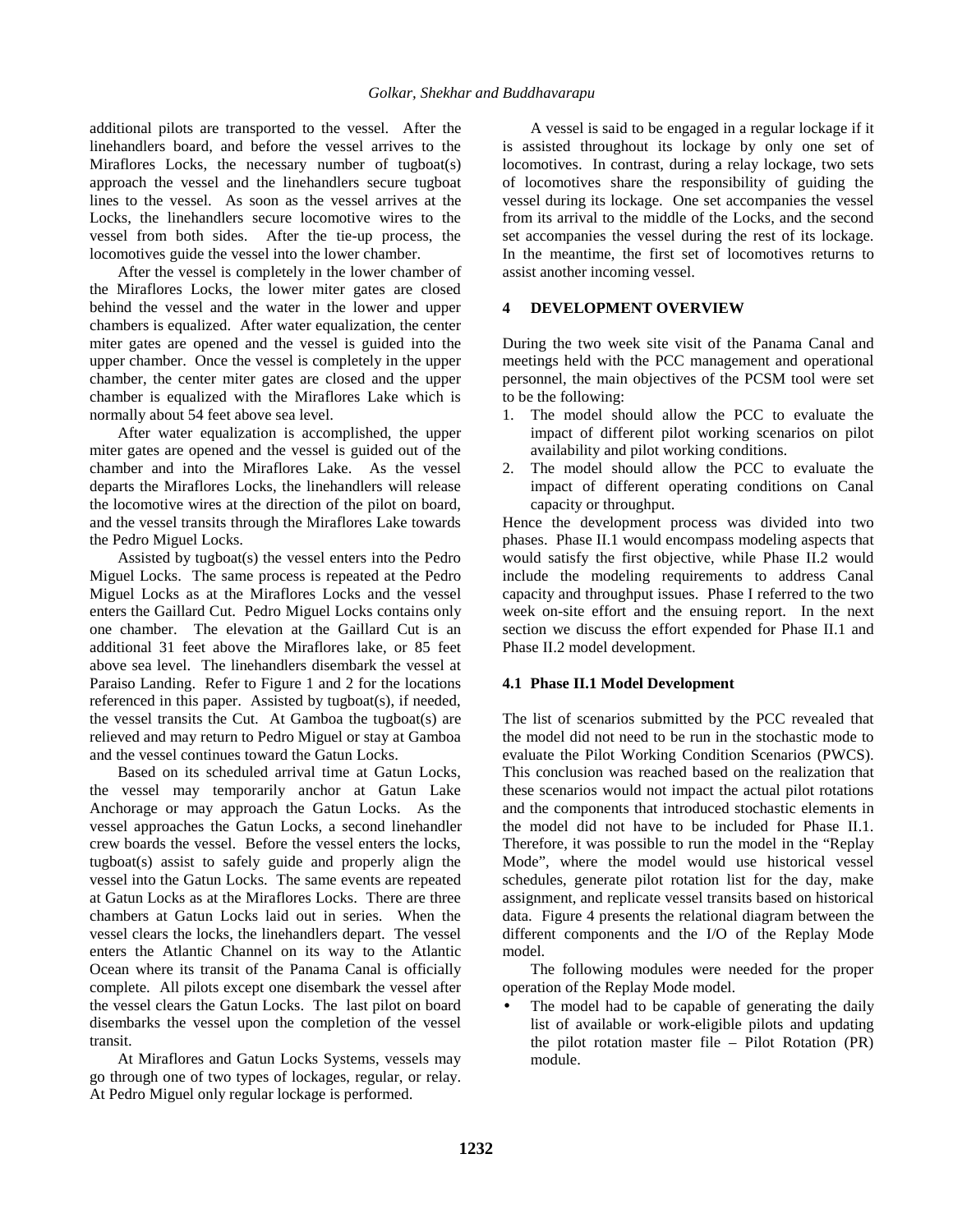- The model had to be capable of generating jobs and assigning pilots to these jobs – Pilot Assignment (PA) module.
- The model had to include an Engine to replicate the historical vessel transits.
- The model had to include an Output Processor.



Figure 4: Relational Diagram of the Replay Mode Model Components

### **4.1.1 Pilot Rotation (PR)**

The PR program keeps track of all pilots and their assignment or workload history including latest assignment, vacation, sick leave, and other types of events which impact their availability or their assignment eligibility. At the beginning of each simulated day, the PR module is executed to produce the list of pilots available for duty on that day.

During high traffic days, the list of pilots generated through the PR module may not be sufficient. On these occasions, by invoking other pilot rotation provisions that allow for greater pilot availability, the PR module is executed. The result of the second execution of the PR module is a secondary list of available pilots called the "early repeaters".

Since the PCC had previously developed a PR component, the PCC requested SABRE to translate the existing PR module from its native Clipper and DB2 to C++ and ORACLE database to be used in the PCSM tool.

After the translation process was complete, the model was validated based on the performance of the existing PR module. Initially SABRE's PR module was tested by generating pilot rotations for three randomly selected days and comparing them to the actual rotations for those days. After the appropriate modifications and adjustments were made, the model was tested for consecutive days until there were no discrepancies between the outputs of the two programs for at least three consecutive days. The validation was stopped when there was 100% match between the pilot rotations from SABRE's PR module and PCC's existing Pilot Rotation software for three consecutive days.

### **4.1.2 Pilot Assignment (PA)**

The PA module consists of two components; job creation and pilot assignment. The job creation software had been developed by the PCC and was translated from its native Clipper and DB2 into C++ and ORACLE database. Currently pilot assignments are manually performed based on procedures in place at the Panama Canal. Therefore, this piece needed to be developed. After interviewing several TOOs, assignment procedures were documented and reviewed. When all individuals involved with the process were satisfied with the accuracy of the documented rules and procedures, SABRE developed a pilot assignment algorithm based on the documented rules. This algorithm was subsequently encoded into a pilot assignment component in C++ and ORACLE database. This component was then integrated with the job creation piece into the PA module.

Finally the PR and PA were integrated together to operate as one module. The PA would use the vessel schedule and the output from the PR module to develop the daily assignments.

At the beginning of each simulated day the Vessel Sequencing and Scheduling or the Man-In-Loop (VSS/MIL described later in this section) develops the daily vessel list by sequencing vessels and assigning to these vessels their scheduled arrival times at the Locks. This prepared list is passed onto the PA module. Using the vessel list prepared by the VSS/MIL, the PA module generates the required number of jobs to satisfy the daily vessel schedule. The outputs from the job creation piece and the PR module are read by the pilot assignment piece of the PA module which will attempt to assign pilots to all the vessels in the schedule. If there aren't enough pilots in the list to satisfy the schedule, the PR is triggered once again and the early repeaters list is generated and the process of assignment is repeated. The outcome of this process is the list of "Vessels with Assigned Pilots".

The validation procedure for the PA module was divided into two distinct activities: Job Creation and Pilot Assignment. During the validation process of the Job Creation component, Jobs were created for each day in the validation period. Next, the jobs created by the SABRE's PA module were compared to the jobs created by the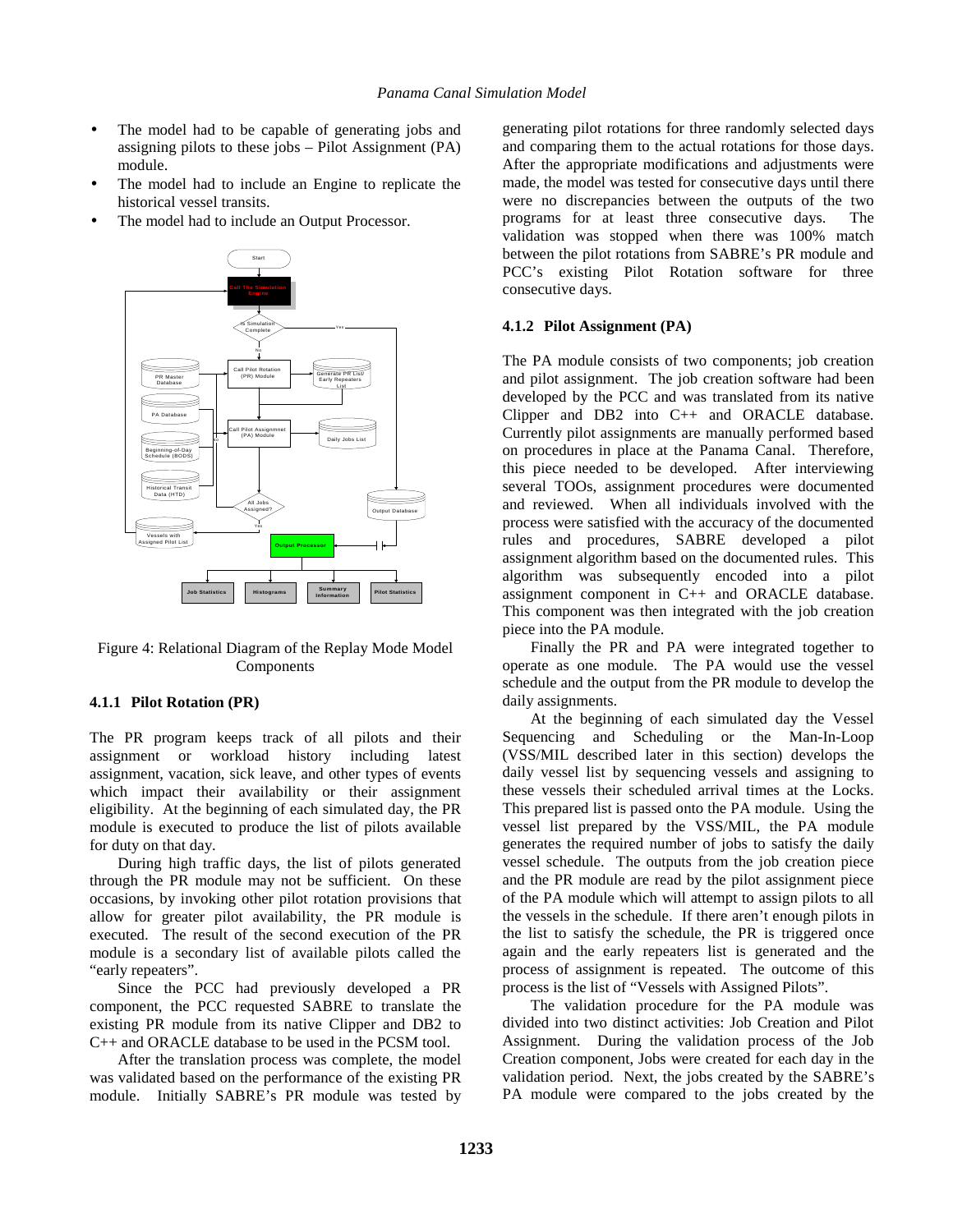PCC's Job Creation software on a day to day basis for the same period. Finally, the jobs were manually checked to make sure that no job creation rule was violated. The validation was stopped when there was 100% match between jobs created by the SABRE's Job Creation component and jobs created by the PCC's existing Job Creation software.

The same period was also used to validate the Pilot Assignment piece. Initially the assignments were made for each of the days in the validation period using the SABRE's PA module. Next the PCC's experts manually prepared assignments for the same period. The validation was stopped when there was 100% match between the manual assignments made by the PCC experts and the assignments made by the SABRE's PA module.

Once the list of Vessels with Assigned Pilots is prepared, this list is passed on to the simulation engine. The simulation engine reads the list of Vessels with Assigned Pilots as its input and executes the daily schedule.

### **4.1.3 Replay Mode Model**

The outcome of the PR & PA module is the vessel schedule file with pilot assignments. This schedule contains information on vessels and pilots who are assigned to these vessels.

The PCC had decided to run each scenario for three different intervals representing low, medium, and high demand periods. Each period consisted of 28 consecutive days. After generating these schedules, the Replay Mode model reads and simulates these schedules. After pilots working day is over, the pilots are relieved, their status updated in the pilot rotation master file, and their assignment information is recorded in database tables. This information is used by the Output Processor to generate reports, graphs, and charts requested by the PCC.

# **4.1.4 Output Processor**

Historically, the PCC would generate some graphs, charts, and reports after performing manual simulations. It was decided to include in PWCS the capability of automatically generating an expanded list of graphs, charts, and reports through an Output Processor developed in Visual Basic. The output processor generates the standard graphs, charts, and reports in four different categories as indicated in Figure 4.

# **4.2 Phase II.2 Model Development**

The following components were added to the PCSM during the development of Phase II.2:

- Vessel Demand Forecasting (VDF) Module
- Vessel Sequencing and Scheduling/Man-In-Loop (VSS/MIL) Module
- **Statistical Elements Module**
- The Stochastic Simulation Engine
- **Executive Shell**

### **4.2.1 Vessel Demand Forecasting (VDF)**

The function of the VDF module is to generate the daily vessel demand when required. Therefore, a VDF module was designed as part of the overall system. The VDF module generates a list of vessels and their ready times (the time vessels indicate their readiness for transit) based on historical or theoretical distributions in the format used by the VSS/MIL module.

The VDF module will determine the number of vessels per day, the type of each vessel, the physical dimensions of each vessel expressed in beam and draft, Precautionary Designate (PD) status, vessel ready time, and direction of transit. The demand will then serve as input to the VSS/MIL module to create the day's vessel schedule.

# **4.2.2 Vessel Sequencing and Scheduling / Man-In-Loop (VSS/MIL)**

Once the daily vessel arrivals are created through the VDF, these vessels will have to be sequenced and scheduled for transit. As part of its ongoing Enhanced Vessel Traffic Management System (EVTMS), the PCC had planned to develop a Vessel Sequencing and Scheduling (VSS) module. Consequently, it was decided to eventually integrate this module into the PCSM when ready.

While the VSS module was under development, it was necessary to include a manual scheduling and sequencing component or Man-In-Loop (MIL). The MIL module allows the user to manually sequence and schedule the daily vessel demand and to pass on this information directly to PR & PA module for pilot assignment.

The MIL is also triggered whenever actual events deviate from their scheduled times by more than prespecified tolerance levels. In these situations the MIL will study the current conditions of the Canal and may decide to reschedule certain future events. After performing the necessary changes to the schedule the MIL will return the control to the Simulation Engine and the simulation continues with the updated information until the MIL is called again.

# **4.2.3 Statistical Elements Module**

The purpose of the Statistical Elements module is to maintain, modify, and allow sampling from the statistical distributions representing the activities encountered during vessel transits and lockages. Although the PCC maintains a great deal of data on vessels, there were few data available on transit times and delays. Additionally, the PCC believed the available data was not collected based on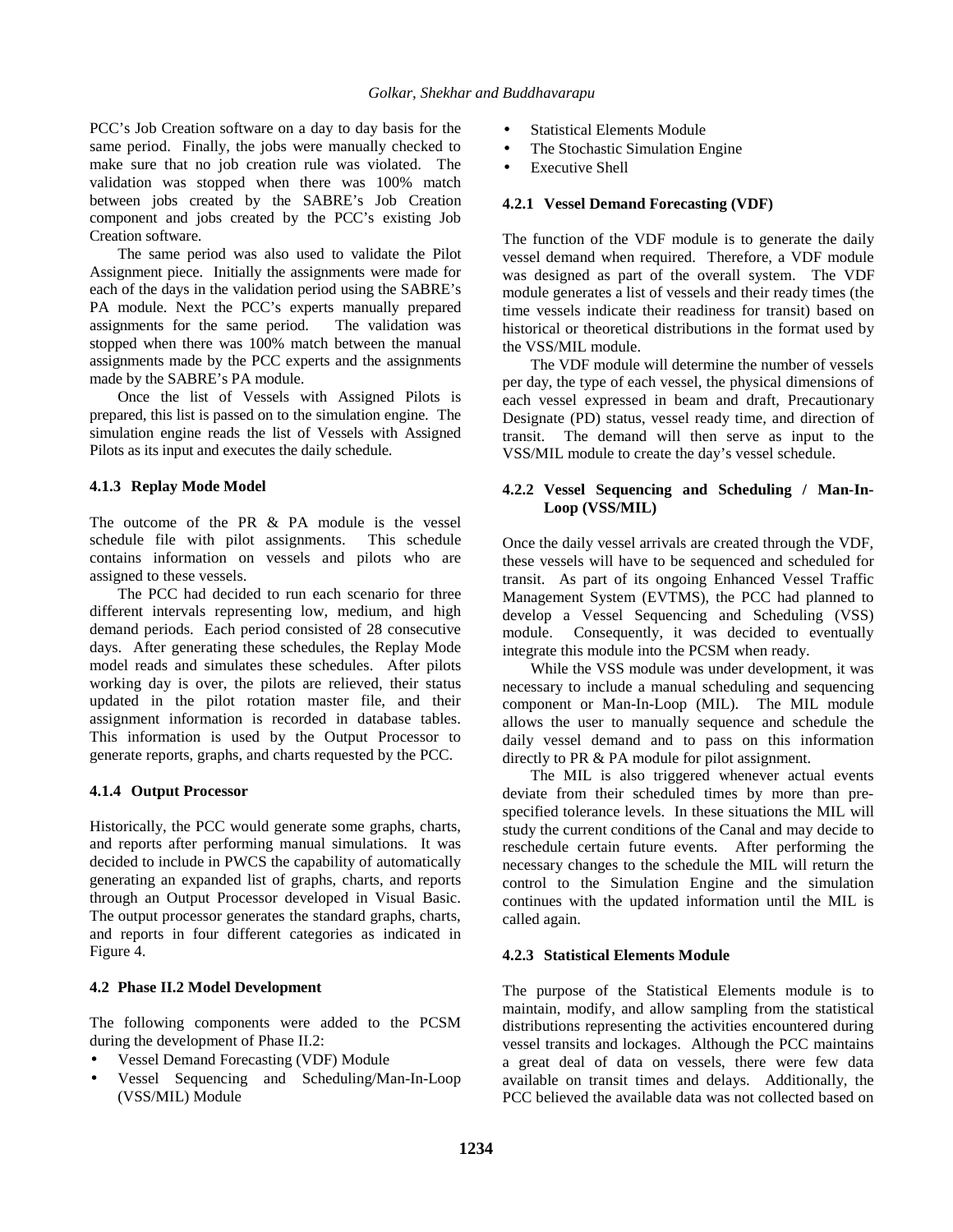acceptable statistical protocol, hence could not be relied upon. Therefore, a data collection and analysis effort was undertaken that lasted for about six months.

**Data Collection:** A number of students from a local university in Panama were hired to perform the data collection effort. SABRE designed and developed data collection forms and procedures for over 100 activities that take place during a transit. The forms and procedures were tested and modified based on field observations. The PCC engineers and management analysts supervised the data collection effort.

**Data Analysis:** After the data collection process was completed, SABRE developed data analysis guidelines to be used during data analysis. SABRE also provided onsite guidance and supervision during the data analysis process. Data analysis was performed using the SAS' JMP Data Analysis Tool. The objective of this exercise was to identify distinct subsets within the collected data so that these subsets could be separated into independent samples for distribution development. Finally, statistical distributions were fitted to these subsets. ARENA's Input Processor was used for this activity.

For each subset, an initial number of intervals (usually selected by ARENA's Input Processor) was used and all the appropriate distributions provided within ARENA were tested. Next the number of intervals was altered and the distribution fitting effort was repeated until the best possible fit was reached. The criteria for selecting and comparing between different distributions were based on the results of the following tests and observations:

- 1) The Goodness-of-Fit test
- 2) The Kolmogorov-Smirnov test
- 3) The Error Root Mean Square
- 4) Visual inspection of the histogram and the theoretical distribution

Empirical distributions were developed whenever the standard statistical distributions did not provide an acceptable fit. The result of this exercise was over 350 statistical distributions that were incorporated into the Statistical Elements Module.

# **4.2.4 The Simulation Engine**

The purpose of the Stochastic Simulation Engine was to simulate vessel transits through the Canal and other critical supporting activities impacting vessel transits.

The simulation component is developed in SIMAN and contains the following operational elements necessary to process vessels through the Panama Canal waters:

**Vessel Transit Module:** The portion of the model that portrays the vessel movements outside of the locks is called the Vessel Transit module. The Vessel Transit module initializes the lock system status and state variables, reads input data, creates vessel and pilot entities, simulates vessel transit through the Canal, and sets and

resets their speed at every station visited during transit. It also checks and maintains transit restrictions, calls different PCSM components such as the VSS/MIL module and PR&PA module. Additionally, the Vessel Transit module begins and terminates pilots duty at the correct locations and time, and passes on data on pilot assignment completion to the PR module.

**Locks Operation Module:** The Locks Operation module represents the detailed activities that take place within the locks. The Locks module models the water equalization in all the chambers, miter gate operations, all the delays vessels encounter during their transit of the locks and the linehandlers and the locomotive wire tie-up and release times. Additionally, the Locks Operation module maintains the correct timings and relationships between all the activities within the Locks by performing the necessary checks and balances for the proper operations of the Locks. The vessel movements within the locks are also modeled within the Locks Operations module.

**Culvert Assignment Module:** There are three parallel culverts at each of the three Locks; the east culvert, the center culvert, and the west culvert. The east culvert is exclusively dedicated to the east lane and the west culvert is exclusively dedicated to the west lane. However, the center culvert is switched back and forth between the two lanes depending on availability and lockage type priority (relay lockages have priority over regular lockages) and other procedures and restrictions. The Culvert Assignment module was developed to maximize the utilization of the center culvert.

**Tugboats Operation Module:** The Tugboats module was developed to portray current and future tugboat fleet operation and the impact of their availability to assist vessels on Canal throughput. There are six tugboat shore facilities throughout the Canal, four on the Pacific side and two on the Atlantic side. Each facility serves a particular area called its area of responsibility. The initial number of tugboats at each facility is set, however, depending on the time of day and tugboat requirements in other parts of the Canal, these tugboats move between areas of responsibilities. Tugboats move between adjacent areas of responsibility by locking with transiting vessels based on operational considerations and restrictions.

**Linehandler and Launch Requirements:** Although these resources are important to the operations of the Canal, it was decided not to model them in detail at this time. Instead, demands for these resources would be tracked and monitored throughout the simulated day to determine their requirements.

**Locomotives Operation Module:** The Locomotives module models the detailed activities that the locomotives engage in while assisting vessels in the locks. Up to eight locomotives fasten up to 16 wires to a vessel in order to hold the vessel in the center of the Locks chambers. As the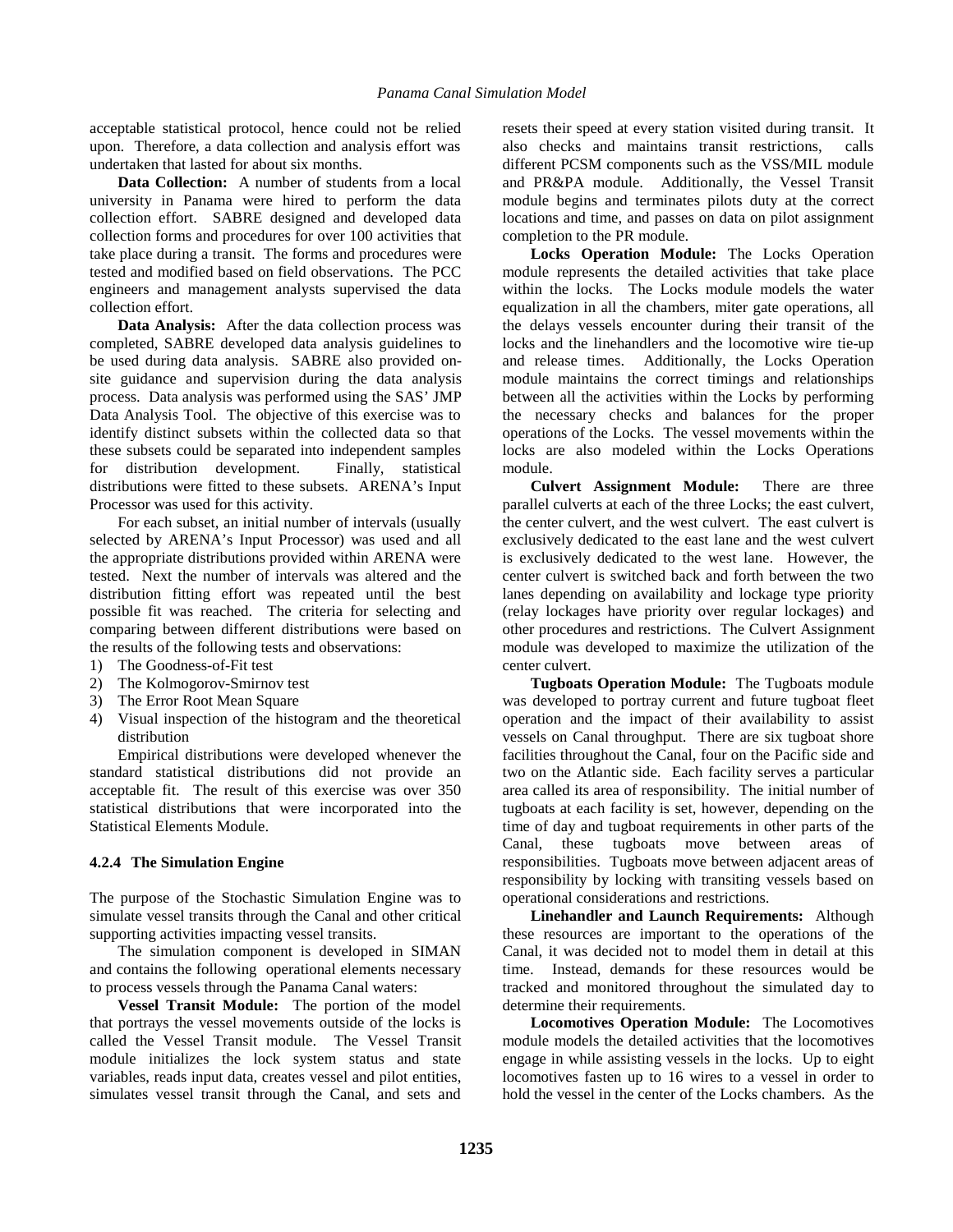vessel nears the Locks center wall, the required number of locomotives will be waiting to receive the vessel. One by one, at the direction of the pilot(s) on board, the locomotive lines are secured and fastened to the vessel by the linehandlers. At the request of pilot(s) on board, the locomotive operators tighten or loosen the wires under their control to maintain the vessel in the center of the chamber and to guide the vessel through the Locks. During relay lockages, in the middle of the Locks, the vessel is tied up to the side and center walls. These locomotives are released and return to the beginning of the Locks to assist the next incoming vessel. A second locomotive team assumes the responsibility of guiding this vessel through the rest of its lockage. The exchange occurs in the middle chamber at Gatun Locks and in the upper chamber at the Miraflores Locks. The vessel is untied from the side and center walls and transit continues.

**The Tide Module:** The high and low tides on the Pacific side of the Canal vary by as much as 21 feet. These tidal variations have significant impact on the operations of the Miraflores Locks. The Tide Module accounts for the existing tide and adjusts the amount of water that needs to be spilled, filled, by-passed, and the water equalization level at the Miraflores Locks. Tidal information is read on an hourly basis. As vessels arrive at the Miraflores Locks, the necessary adjustments are made to the water level equalization, by-pass level, and filling or spilling amount.

**The Fog Module**: Usually between April and December, the Pedro Miguel Locks and the Gaillard Cut may be covered in fog. Fog usually occurs between midnight and 7:00am the next morning. When the Cut is under fog, vessel transits is curtailed in the Cut. The Fog Module samples from the monthly fog occurance and fog duration distributions. In the case there is fog in the Cut, the Fog module sets the appropriate variable and prevents vessel movements in the Cut.

**The Executive Shell:** The framework of the PCSM tool is an interface that aids the user in running the simulation, maintaining the previously run scenarios, and presenting the simulation output. These tasks are accomplished through the Run Manager, the Scenario Manager, and the Output Processor components of the Executive Shell.

Through the Run Manager the user is able to select a scenario (a scenario is referred to a complete set of directives needed for the successful execution of the PCSM), choose the mode in which to run the scenario (batch run or animation) and run the model.

The scenario manager provides the user with the ability to develop new scenarios, to modify existing scenarios, and to maintain previously defined scenarios for future use.

When the simulation execution is complete, the output data is stored in a database for further use and presentation through the Output Processor. Figure 5 presents a relational diagram for the completed PCSM tool.



Figure 5: Relational Diagram of the PCSM Tool

# **5 SUMMARY**

The work presented in this paper suggests that useful and important simulation projects can in fact incorporate more than just simulation analysis. In over 10 years of experience in simulation, this is probably one of the most challenging projects in which we have been involved, both in terms of complexity and magnitude. Through this project, we have demonstrated that it is possible to successfully design, develop, and integrate modeling components in different native languages. We hope that our approach and experience can be viewed as a stepping stone in propelling simulation modeling and analysis beyond its present day boundaries.

### **ACKNOWLEDGEMENTS**

The authors wish to thank the Department of Maritime Operations and the Department of Corporate Planning of the PCC for granting The SABRE Group the opportunity to develop the PCSM and consequently this paper. The authors also would like to extend their gratitude to Mr. Bill Cofer and Hugh Thomas for their advice, and review of the paper. We greatly appreciate Mr. Agustin Arias' help and guidance throughout this project. Finally, the involvement and assistance of Mr. Jaime Vasquez throughout the project and the paper has been invaluable.